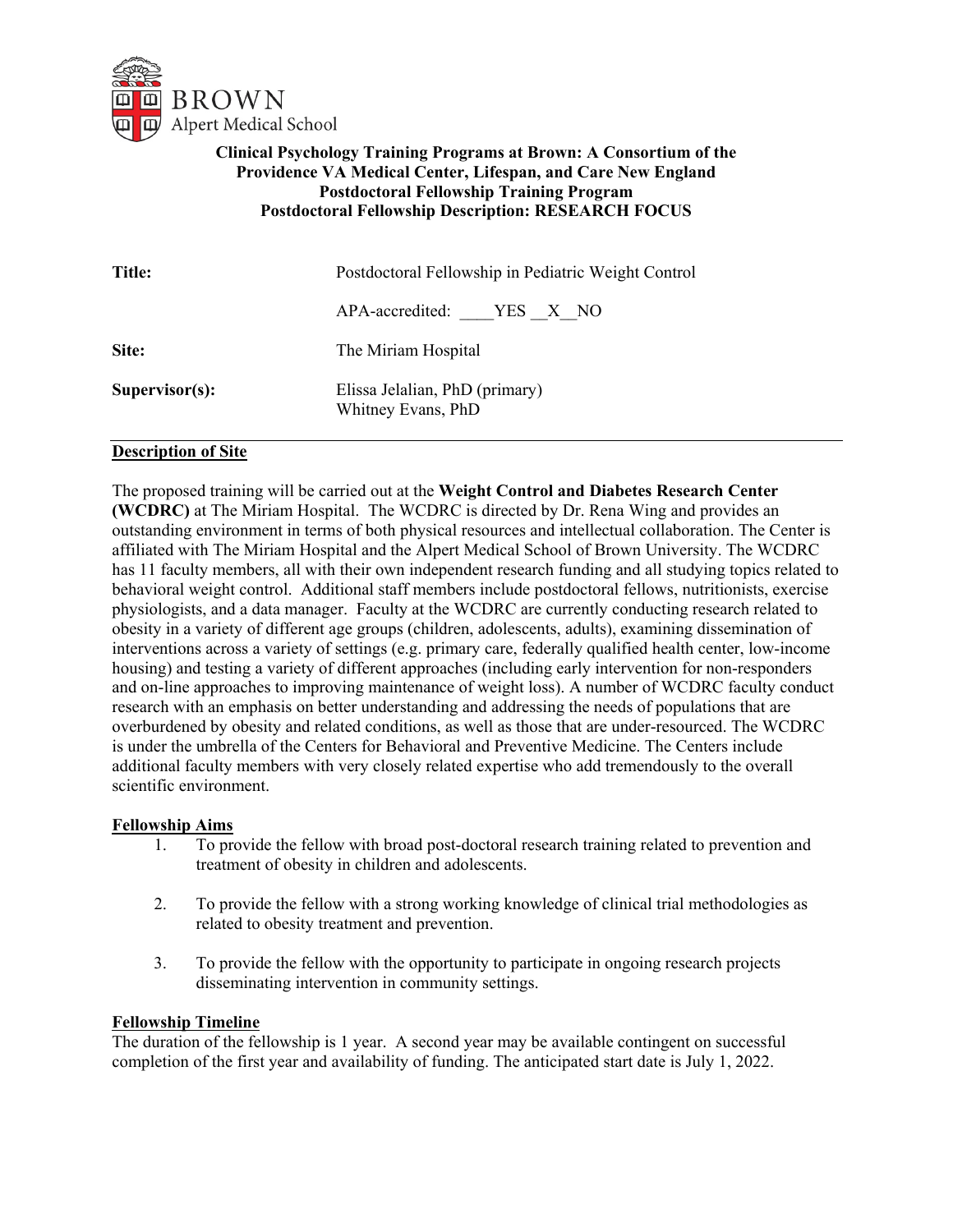### **Research Activity Plan (90%)**

- Study coordination (50%): The fellow will actively participate in currently funded research projects. Depending on the fellow's interest, this may include involvement on a clinical trial examining the effectiveness of an intervention that incorporates training in emotion regulation with standard behavioral weight control for adolescents or dissemination of an evidence-based pediatric weight control intervention to families living in under resourced communities. Responsibilities will include tasks such as working with the study PIs to enhance recruitment strategies, assisting with refinement and adaptation of intervention materials, conducting group or individual level treatment programs, supervising assessment visits, providing oversight of data management, and supervising research assistants. The fellow will participate in weekly research meetings focused on research progress, discussion of relevant literature, and ongoing program planning.
- Independent research and grant writing (40%): The fellow will perform independent research that may involve publishing dissertation research, collecting pilot data, conducting new projects agreed upon with the mentors, and/or preparing their own grant proposal(s). The fellow will have the opportunity to contribute to ongoing grant preparation/submissions. The fellow will also be encouraged to develop their own grant idea and submit a grant proposal by the end of the fellowship term. The fellow will be encouraged to collaborate on manuscript preparation and poster submissions at national conferences. A number of datasets are currently available that will facilitate manuscript preparation. The fellow is encouraged to attend to aspects of diversity, equity, inclusion, and advocacy in their work, but their research is not required to focus on these issues.

### **Didactics (10%)**

 Didactics (10%): The fellow will participate in the didactic program sponsored by the psychology fellowship program. Required didactics include core seminars (1 per month), DPHB Academic Grand Rounds (1 per month), RFP Core Seminar (weekly during academic year), and Grant Writing Seminar (weekly during academic year). Additional didactics may include those related to research methods, statistics, research ethics, implementation science, cultural sensitivity and diversity, developing programmatic research, and professional development.

#### **Clinical Activity Plan**

There is no requirement of clinical work as part of the postdoctoral fellowship, although opportunities may be created under special circumstances. In this case, research effort will be reduced equally from study coordination and independent research activities to allow for participation in clinical activities, a primary clinical supervisor will be identified, and attendance at Clinical Ethics will be required.

Path toward licensure: YES NO\_X

### **Didactics**

Postdoctoral Seminars: The fellow will participate in the following postdoctoral seminars through the Postdoctoral Fellowship Training Program.

Mandatory Didactics: RFP Core Seminar (1 per week) Grantsmanship Seminar (1 per week)